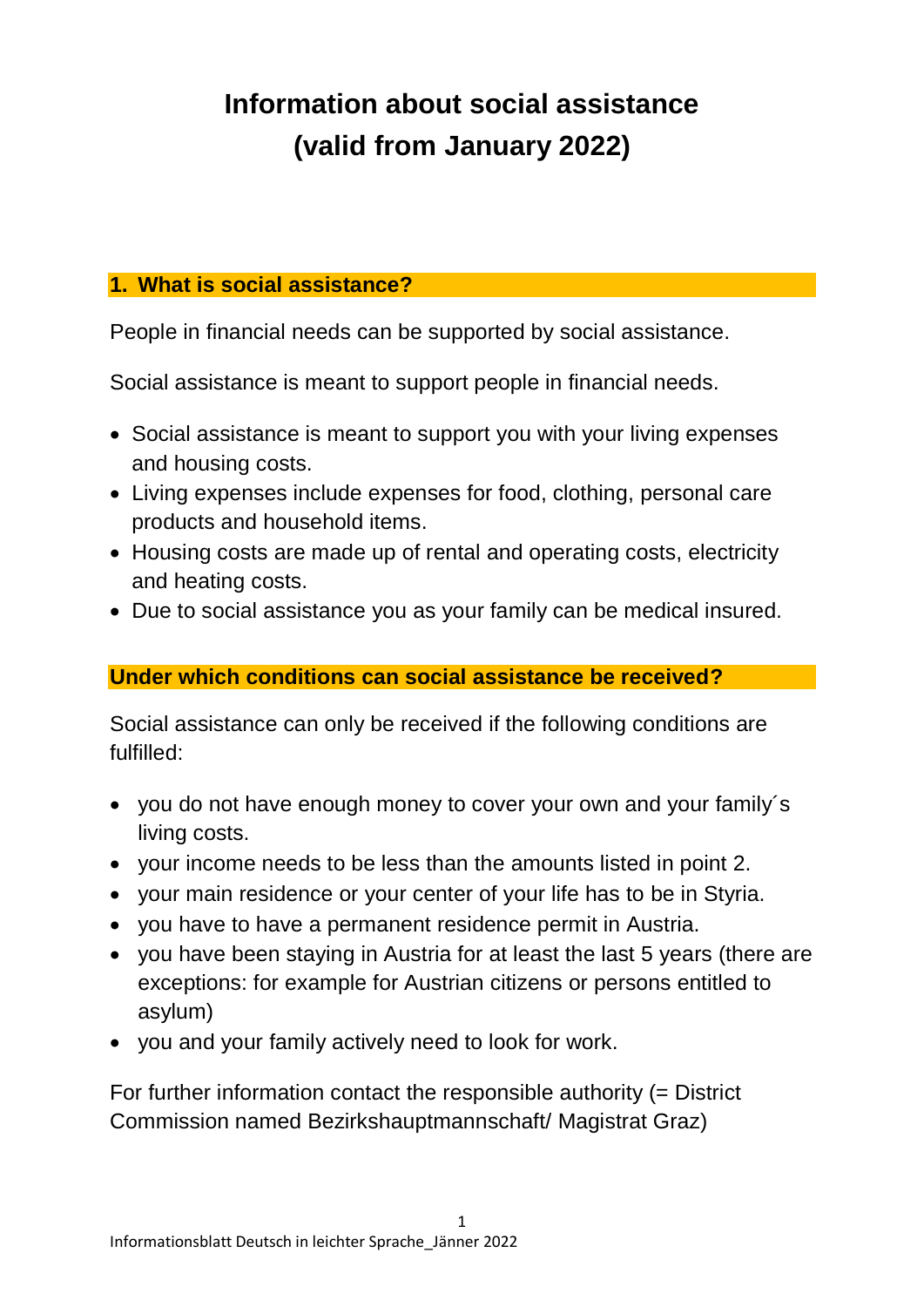To get social assistance, you must first use own income and assets. Income is understood to be all income that you have, for example:

In order to get social assistance, at first you need to use your own income and wealth.

Your **income** includes: work payment, unemployment benefit, unemployment assistance, childcare allowance or pension income. Your **wealth** includes everything you own. However, certain parts of your wealth are excluded from the process of calculating the individual amount of social assistance:

- A house or a condominium you are living in.
- A car that is required for work or you need for disability reasons.
- Savings up to a maximum of  $\epsilon$  5.867,64 per Person.

Your financial situation will be reviewed by the authority (= Bezirkshauptmannschaft/ Magistrat Graz).

## **Beware:**

- In case you are benefitting from social assistance longer than 3 years, the authority can enter in relevant land or property register if owning a house or an apartment.
- In case you are caring for relatives or looking after children under 3 years old without availability of a childcare facility (for example: day nursery or a day-care mother), you do not have to be at the disposal of the Austrian Public Employment Service (AMS).

For further information contact the responsible authority.

## **2. How much can the social asssistance be?**

The amount of social assistance will be individually calculated for you (and your family). In 2022 the maximum amounts you can get are:

| For single persons and single parents                      | ∣ € 977.94 |
|------------------------------------------------------------|------------|
| For persons of full legal age who share the same household |            |
| with other persons of full legal age (for example: spouse, | € 684,56   |
| partner)                                                   |            |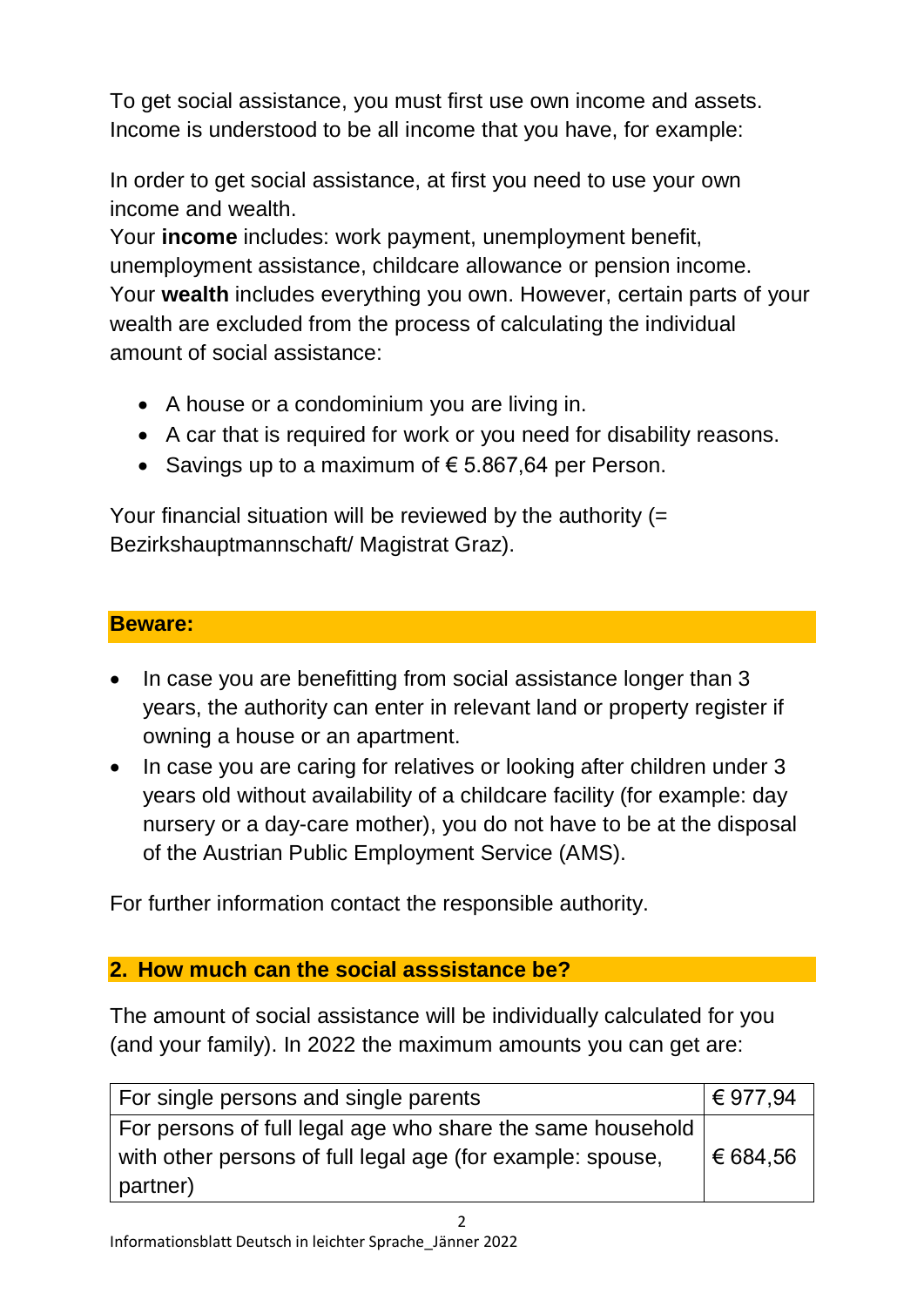| For further adults in the same household           | €440,07  |
|----------------------------------------------------|----------|
| For the 1st to the 3rd child.                      | € 205,37 |
| From the $4th$ child                               | € 171,14 |
| People with a disability pass additionally get     | € 176,03 |
| Single parents with children in the same household |          |
| additionally get                                   |          |
| with 1 child $(+ 12 %)$                            | € 117,35 |
| with 2 children $(+ 21 %)$                         | € 205,37 |
| with 3 children $(+ 27 %)$                         | € 264,04 |
| for every additional child $+3\%$                  |          |

The approved amounts of money are divided equally. Social assistance can be received 12 times a year by adults and minors.

## **3. Where to submit the application?**

You can apply for social assistance:

- at your **local authority** (at the municipal office)
- at the **responsible authority** (Bezirkshauptmannschaft/ Magistrat Graz) or
- $\bullet$  at the social service center of the bureau of the styrian government (= Sozialservicecenter des **Amtes der Steiermärkischen Landesregierung**, Abteilung 11 Soziales, Arbeit und Integration, Burggasse 7-9, 8010 Graz)

#### **4. Who can submit an application?**

- If you are older than 18 years the application can be submitted by yourself.
- However, applications can also be submitted by someone else, for example a **legal representative** or a **family member** of the same household.

#### **6. Are there any deadlines?**

The application for social assistance can be submitted at any time. If all conditions are met, social assistance can be received from the day of application.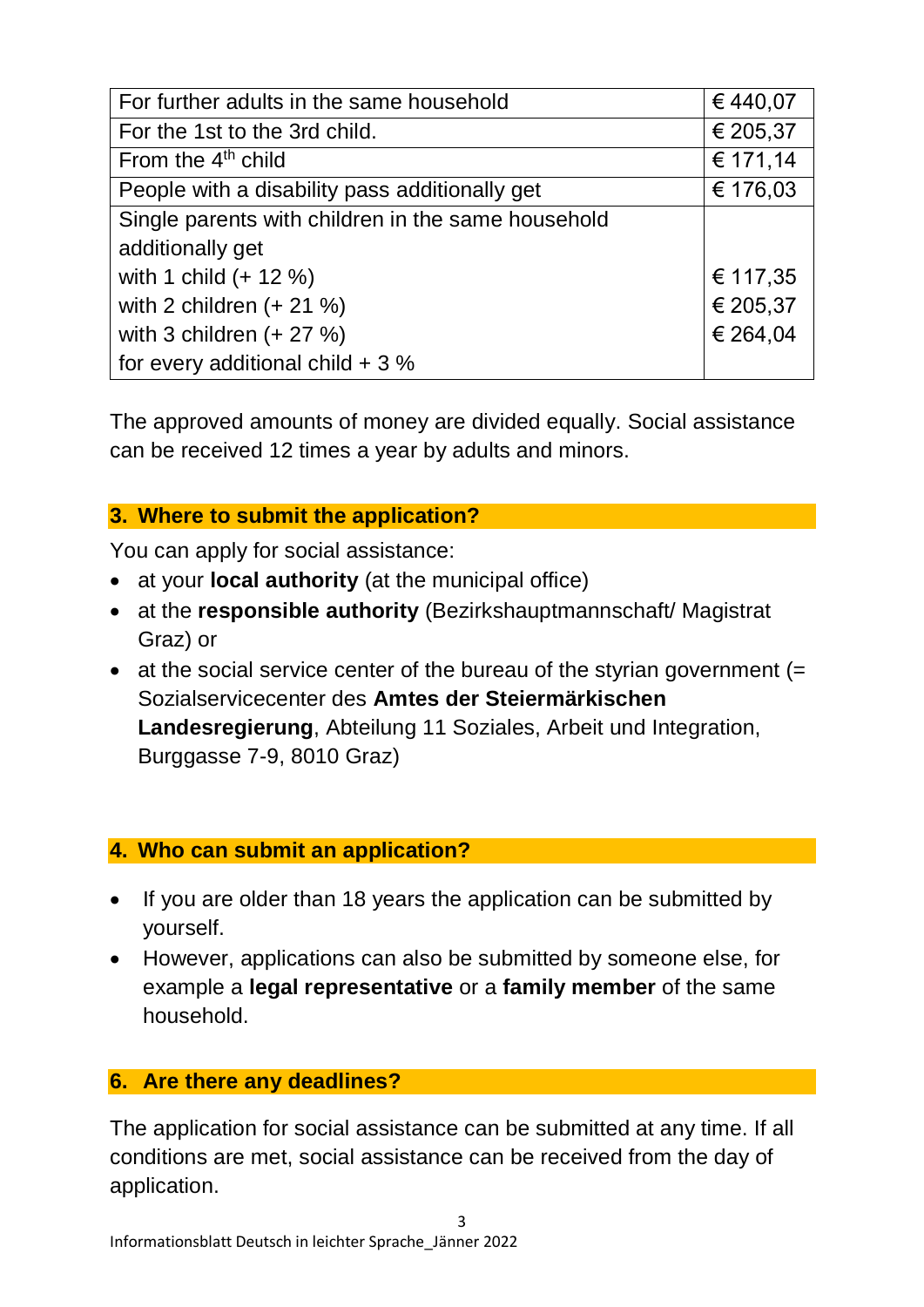## **7. What documents do you need for the application?**

- Photo ID
- Birth certificate
- Proof of citizenship
- Proof of legal residence (residence permit, permanent residence permit, ….)
- Marriage certificate / partnership certificate
- Divorce decree / settlement copy / proof of the dissolution of a registered partnership
- Proof of representation
- Proof of income for all family members
- Proof of assets (in case you have any)
- Evidence of claims against third parties
- Proof of being registered for job searching (AMS-notification as unemployed,…)
- Certificate about the inability to work
- Proof of the prevention of use of the workforce
- Proof of other public subsidies (for example: aids, social services, …)
- Disability pass
- Rental agreement with current rental and operating cost
- Proof of electricity and heating costs
- Extracts from the land register of all properties / real estate
- In case of owning a house or a condominium: proof of operating costs.
- Proof of housing subsidies
- Other housing-related costs (for example: household insurance, …)

If you are older than 15 years and a person entitled to asylum or a thirdcountry national, if available:

- Signed Integration Agreement
- Completion of a Values and Orientation Course
- Completion of a B1- Integration Examination from the Austrian Integration Fund (ÖIF)